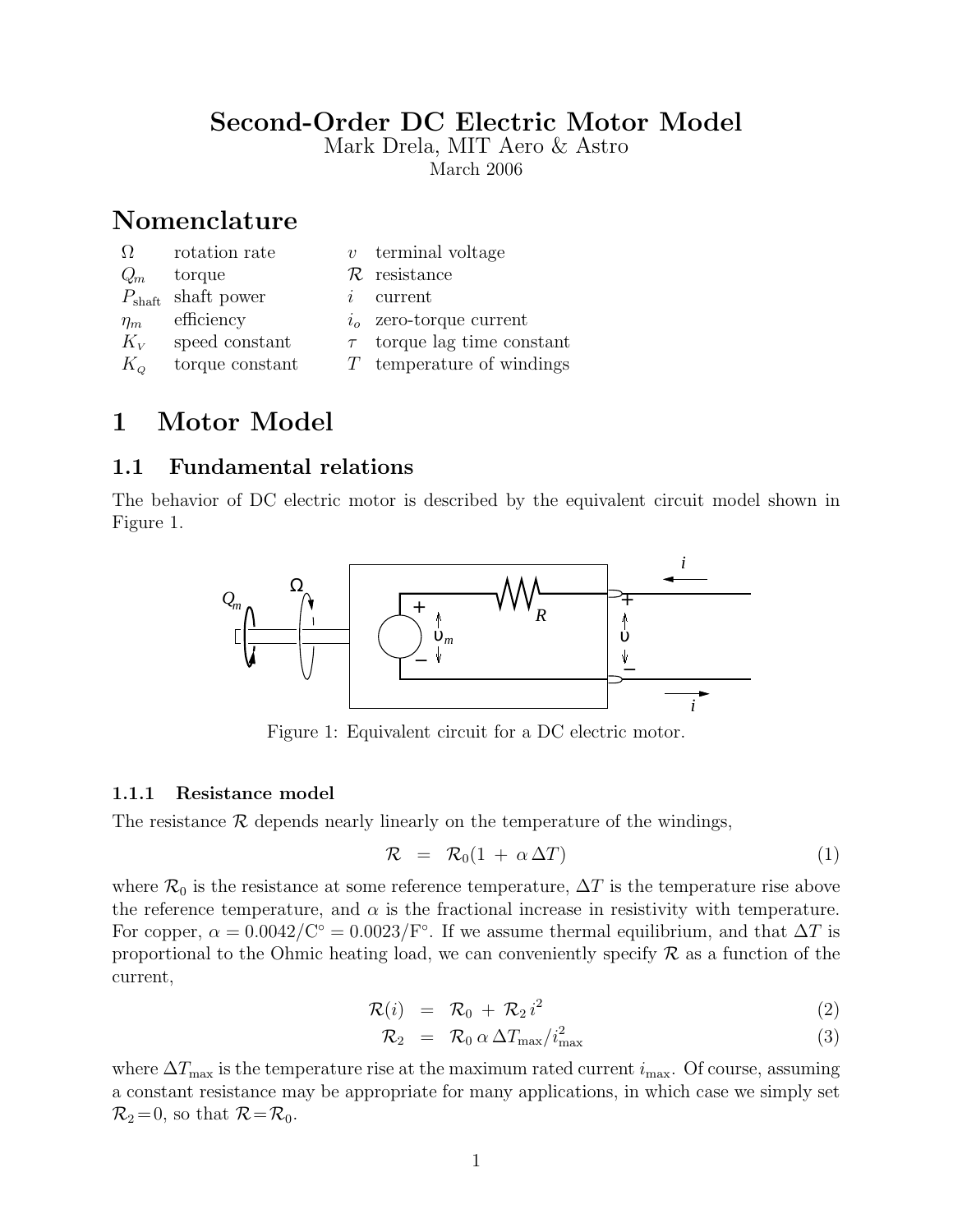#### 1.1.2 Torque model

The shaft torque  $Q_m$  is proportional to the current i via the torque constant  $K_Q$ , minus a friction-related current  $i_o$ .

$$
Q_m(i, \Omega) = (i - i_o) / K_Q \tag{4}
$$

$$
i_o(\Omega) = i_{o_0} + i_{o_1} \Omega + i_{o_2} \Omega^2 \tag{5}
$$

The constant coefficient  $i_{\infty}$  captures the effect of sliding friction of the brushes (if any) and bearings. The linear coefficient  $i_{o_1}$  captures laminar-flow air resistance on the rotor, and the quadratic coefficient  $i_{o_2}$  captures turbulent-flow air resistance on the rotor. Any other  $i_o(\Omega)$ function could also be used without significantly complicating the overall motor model.

#### 1.1.3 Voltage model

The internal back-EMF  $v_m$  is nearly proportional to the rotation rate  $\Omega$  via the motor speed constant  $K_V$ .

$$
v_m(\Omega) = (1 + \tau \Omega) \Omega / K_V \tag{6}
$$

The additional quadratic term, scaled by the small time constant  $\tau$ , represents magnetic lags in the motor. The motor terminal voltage is then obtained by adding on the resistive voltage drop.

$$
v(i,\Omega) = v_m(\Omega) + i\mathcal{R}(i)
$$
\n(7)

#### 1.2 Derived relations

The model equations above are now manipulated to give the current, torque, power, and efficiency, all as functions of the motor speed and terminal voltage. First, equation (7) is used to obtain the current function. For the special case of constant resistance, this is

$$
i(\Omega, v) = \left[ v - (1 + \tau \Omega) \frac{\Omega}{K_v} \right] \frac{1}{\mathcal{R}} \qquad (\mathcal{R} = \text{constant}) \qquad (8)
$$

For the quadratic resistance function (2), equation (7) is a cubic in i, which is solvable explicitly. However, for convenience and the possibility of more general  $\mathcal{R}(i)$  functions, it is best to invert equation (7) by Newton's method.

$$
i(\Omega, v) : v_m(\Omega) + i\mathcal{R}(i) - v \to 0 \tag{9}
$$

Equation (8) with  $\mathcal{R} = \mathcal{R}_0$  makes a good initial guess for i to start the Newton iteration.

Regardless of how  $i(\Omega, v)$  is obtained, the remaining motor variables follow immediately.

$$
Q_m(\Omega, v) = [i(\Omega, v) - i_o(\Omega)] \frac{1}{K_Q} \tag{10}
$$

$$
P_{\text{shaff}}(\Omega, v) = Q_m \Omega \tag{11}
$$

$$
\eta_m(\Omega, v) = \frac{P_{\text{shaff}}}{iv} = \left(1 - \frac{i_o}{i}\right) \frac{K_v}{K_Q} \frac{1}{1 + \tau \Omega + i \mathcal{R} K_v / \Omega} \tag{12}
$$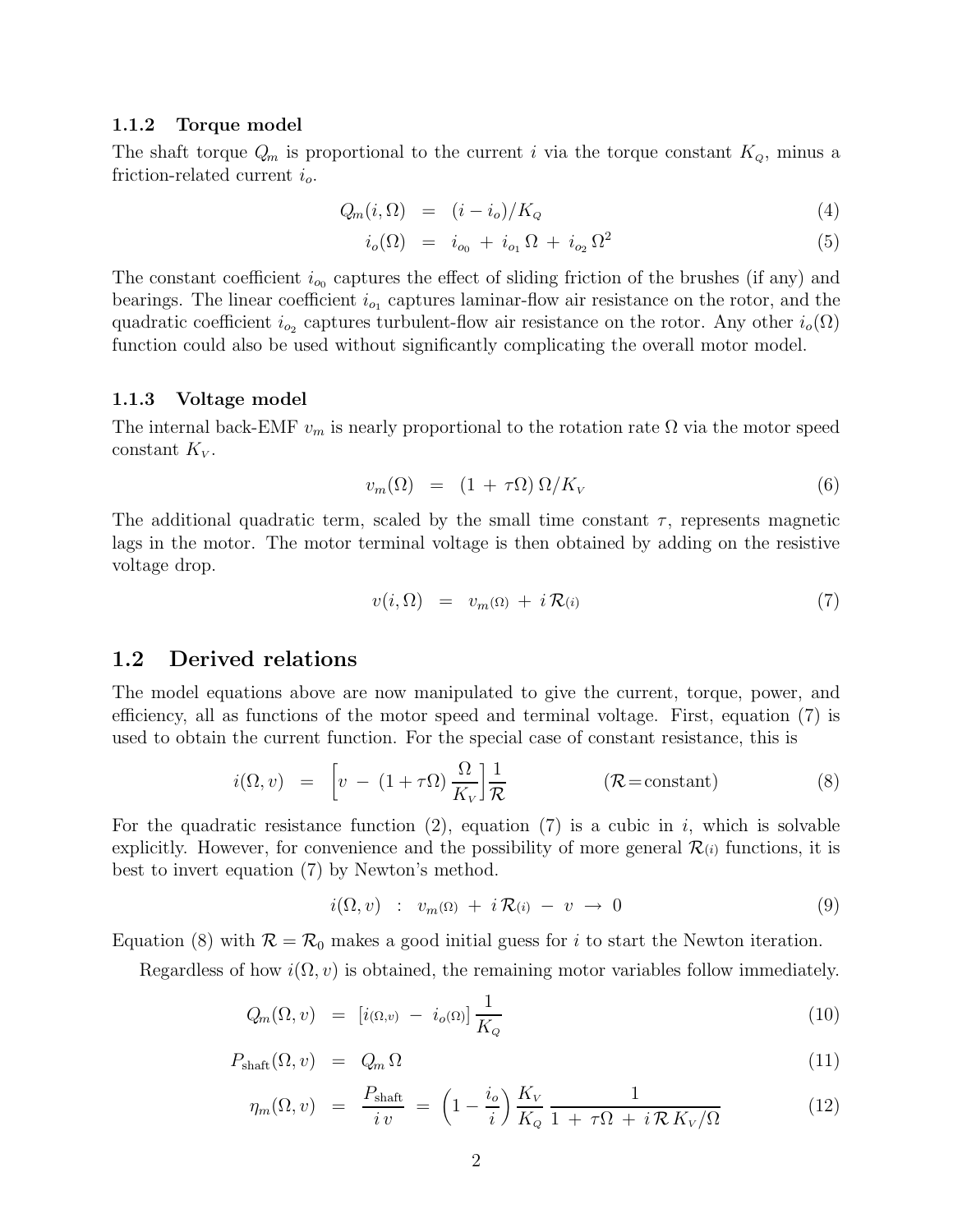In the limiting case of zero friction  $(i_0 = 0)$ , zero resistive losses  $(\mathcal{R} = 0)$ , and zero magnetic losses  $(\tau = 0)$ , the efficiency (12) becomes

$$
\eta_m = \frac{K_V}{K_Q} \tag{13}
$$

Hence, energy conservation requires that the torque constant  $K_Q$  must be equal to the speed constant  $K_V$ . The equations here assume  $K_V$  is in rad/s/Volt, and  $K_Q$  is in the equivalent units of Amp/Nm. However,  $K_V$  is usually given in RPM/Volt.

## 2 Motor Parameter Measurement

The motor operation functions (9) – (12) depend on the "motor constants"  $\mathcal{R}_0, \mathcal{R}_2, i_{o_0}, i_{o_1}$  $i_{o_2}$ ,  $\tau$ ,  $K_V$ ,  $K_Q$ . These can be obtained by benchtop measurements, together with simple data fitting.

### 2.1 Motor resistance

The motor resistance  $\mathcal R$  can be measured directly with a milli-ohmmeter. Alternatively, it can be determined using a power supply, an ammeter, and a voltmeter. A representative range of currents i is sent through the motor by applying a suitable voltages  $v$  to the motor terminals, while the shaft is held to prevent rotation. The resistance is then computed using Ohm's Law.

$$
\mathcal{R} = v/i \tag{14}
$$

On a commutated motor this will likely vary with shaft position, in which case the various R values need to be averaged over different shaft positions. Fitting the R versus i data with a parabola then determines the intercept  $\mathcal{R}_0$ . The quadratic coefficient of the data fit is  $\mathcal{R}_2$ ,



Figure 2: Resistance  $\mathcal{R}=v/i$  versus stall current *i*, with constant or quadratic fit.

for the special case of static operation with no additional cooling. If cooling will be present, and the operating temperature is known, then it is better to estimate  $\mathcal{R}_2$  from relation (3).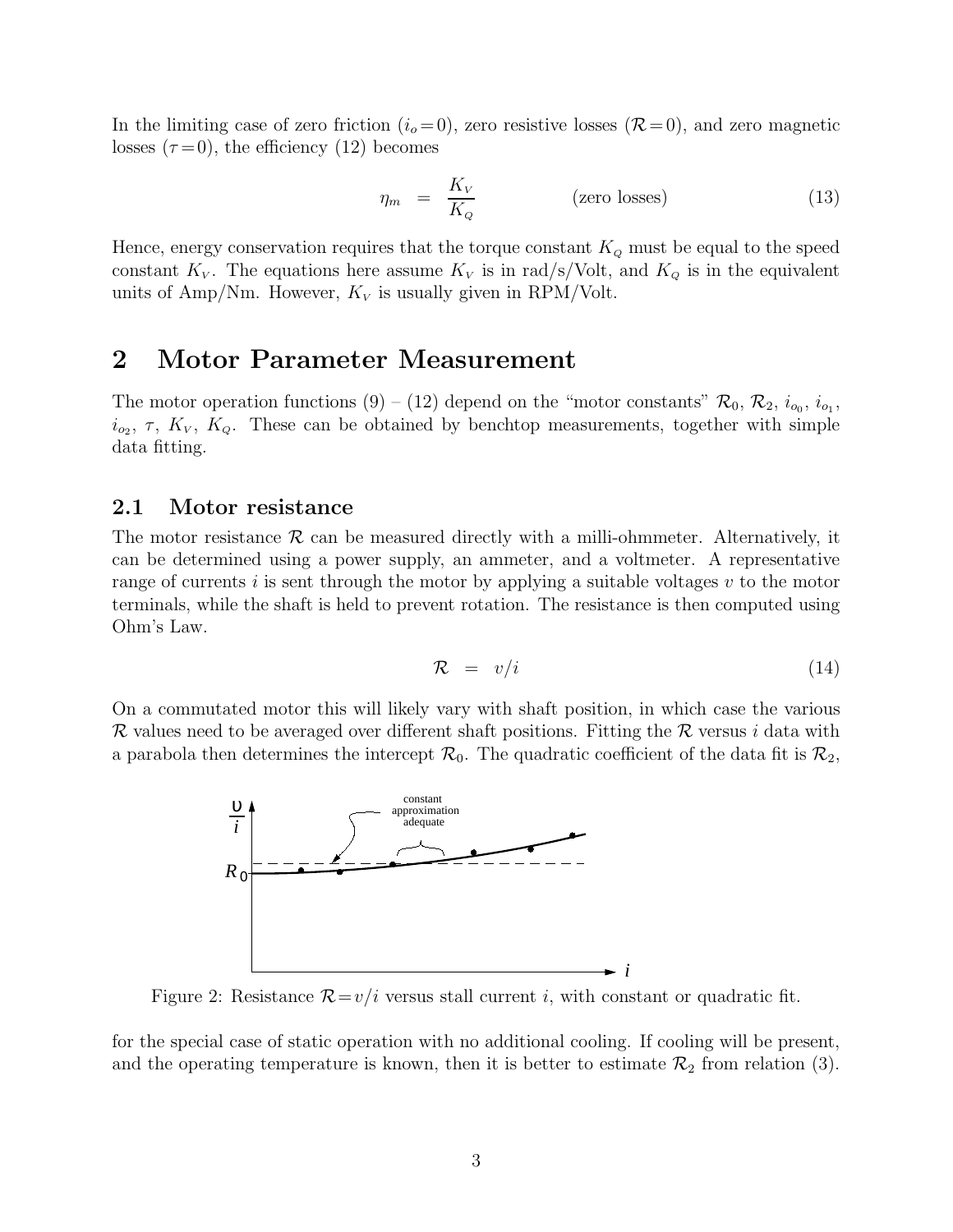#### 2.2 Zero-load current

With the motor shaft free to turn, a range of voltages  $v$  is applied to the motor, and the resulting zero-load current  $i_o$  and rotation rate  $\Omega$  are measured. Fitting this  $i_o(\Omega)$  data with a quadratic function gives the three motor constants  $i_{o_0}, i_{o_1}, i_{o_2}$ . By fitting only with  $i_{o_0}$  and  $i_{o_1}$ , or only with  $i_{o_0}$ , simpler linear or constant fits can also used if accuracy is required only over a narrow range of rotation rate.



Figure 3: Zero-load current  $i<sub>o</sub>$  data versus  $\Omega$ , with constant, linear, and quadratic fits.

#### 2.3 Speed constant and magnetic lag time constant

Using the previously-obtained resistance  $\mathcal{R}$ , the motor back-EMF voltage  $v_m$  can be computed for this case from the zero-load  $v, i<sub>o</sub>$  data.

$$
v_m = v - i_o \mathcal{R}(i_o) \tag{15}
$$

We now consider the measured  $v_m/\Omega$  ratio versus  $\Omega$ . According to the (6) model, this should be a linear function of  $\Omega$ .

$$
v_m/\Omega = (1 + \tau \Omega) / K_V \tag{16}
$$

Fitting the  $v_m/\Omega$  data versus  $\Omega$  then gives the intercept  $1/K_v$  and the slope  $\tau/K_v$ . If the data is significantly nonlinear, then some other function of  $\Omega$  could be substituted for  $\tau \Omega / K_V$ without significantly complicating the model.



Figure 4: Back-EMF  $v_m/\Omega$  data versus  $\Omega$ , with curve fit to determine  $K_V$  and  $\tau$ .